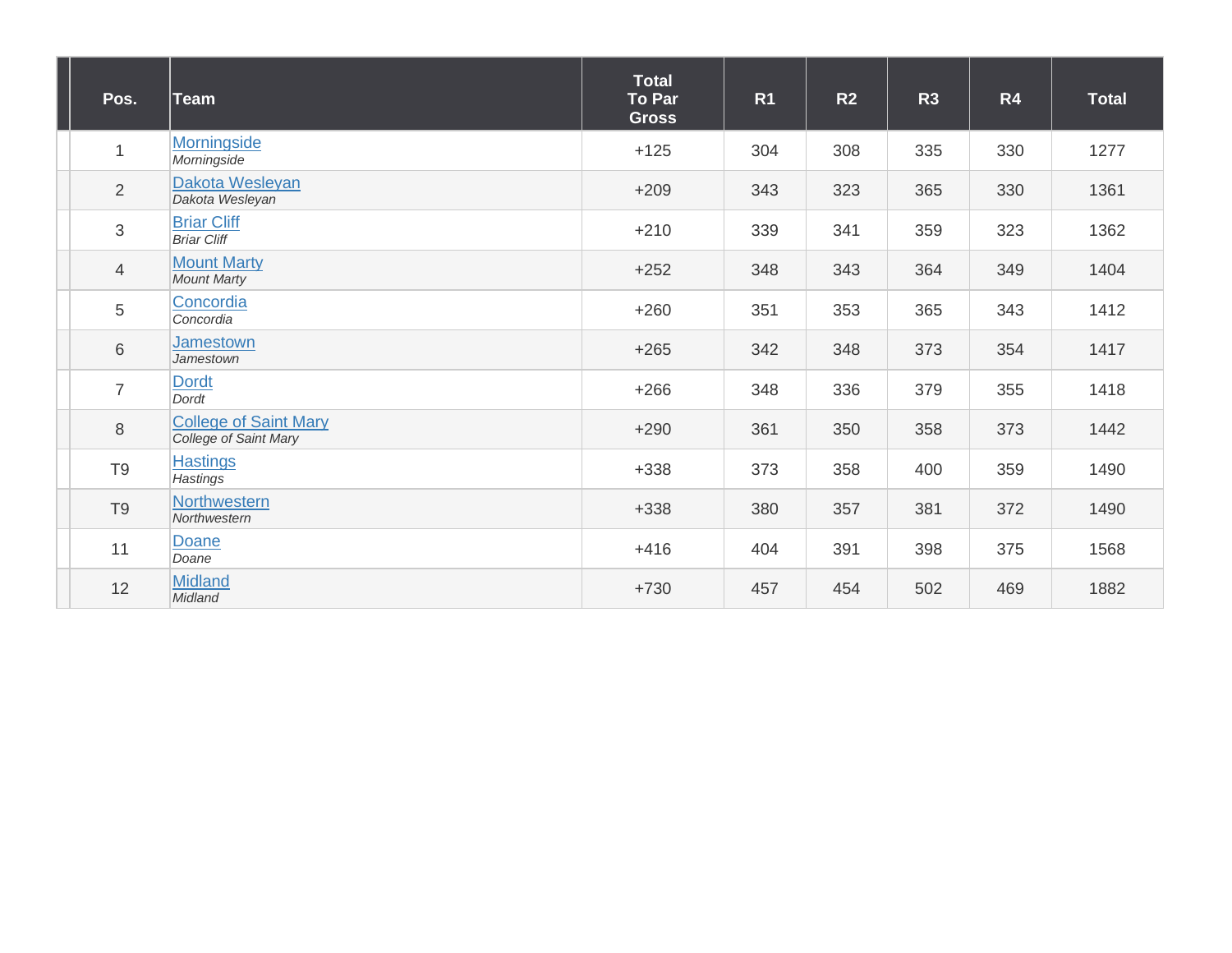| Pos.             | Player                                        | <b>Total</b><br>To Par<br><b>Gross</b> | R <sub>1</sub> | R <sub>2</sub> | R <sub>3</sub> | R4 | <b>Total</b><br><b>Gross</b> |
|------------------|-----------------------------------------------|----------------------------------------|----------------|----------------|----------------|----|------------------------------|
| $\mathbf{1}$     | Sofia Castelan<br>Morningside                 | $+19$                                  | 74             | 76             | 78             | 79 | 307                          |
| $\overline{2}$   | Laia Badosa<br>Morningside                    | $+27$                                  | 77             | 76             | 80             | 82 | 315                          |
| $\mathfrak{S}$   | <b>Kendra Placke</b><br>Concordia             | $+29$                                  | 80             | 74             | 84             | 79 | 317                          |
| $\overline{4}$   | <b>Megan Hinker</b><br>Dakota Wesleyan        | $+31$                                  | 79             | 73             | 86             | 81 | 319                          |
| 5                | Maria Zorrilla<br>Morningside                 | $+37$                                  | 77             | 74             | 88             | 86 | 325                          |
| 6                | <b>Helene Bergmo</b><br><b>Briar Cliff</b>    | $+44$                                  | 87             | 84             | 85             | 76 | 332                          |
| $\overline{7}$   | <b>Maria Nava</b><br>Morningside              | $+45$                                  | 76             | 82             | 89             | 86 | 333                          |
| $\,8\,$          | <b>Erin Moncur</b><br>Dakota Wesleyan         | $+46$                                  | 87             | 78             | 89             | 80 | 334                          |
| $\boldsymbol{9}$ | <b>Kelsey Heath</b><br><b>Mount Marty</b>     | $+50$                                  | 83             | 85             | 91             | 79 | 338                          |
| 10               | <b>Frankie Valencia</b><br><b>Briar Cliff</b> | $+51$                                  | 84             | 87             | 89             | 79 | 339                          |
| 11               | <b>Molly Diekmann</b><br><b>Briar Cliff</b>   | $+56$                                  | 86             | 83             | 90             | 85 | 344                          |
| T <sub>12</sub>  | Mackenzie Loseke<br><b>Hastings</b>           | $+58$                                  | 90             | 79             | 91             | 86 | 346                          |
| T <sub>12</sub>  | Izzy Marchino<br>Jamestown                    | $+58$                                  | 82             | 88             | 90             | 86 | 346                          |
| 14               | <b>Jayme Carlson</b><br>Jamestown             | $+59$                                  | 86             | 85             | 93             | 83 | 347                          |
| 15               | <b>Kerri Kroeze</b><br>Dordt                  | $+61$                                  | 86             | 84             | 95             | 84 | 349                          |
| $16$             | <b>Tressa Bull</b><br>Doane                   | $+62$                                  | 90             | $90\,$         | 86             | 84 | 350                          |
| <b>T17</b>       | <b>Lauren Havlat</b><br>Concordia             | $+65$                                  | 86             | 87             | 94             | 86 | 353                          |
| <b>T17</b>       | <b>Tori Suto</b><br>College of Saint Mary     | $+65$                                  | 90             | 83             | 90             | 90 | 353                          |
| T17              | <b>Ashley Zimmer</b><br>Dakota Wesleyan       | $+65$                                  | 88             | 88             | 91             | 86 | 353                          |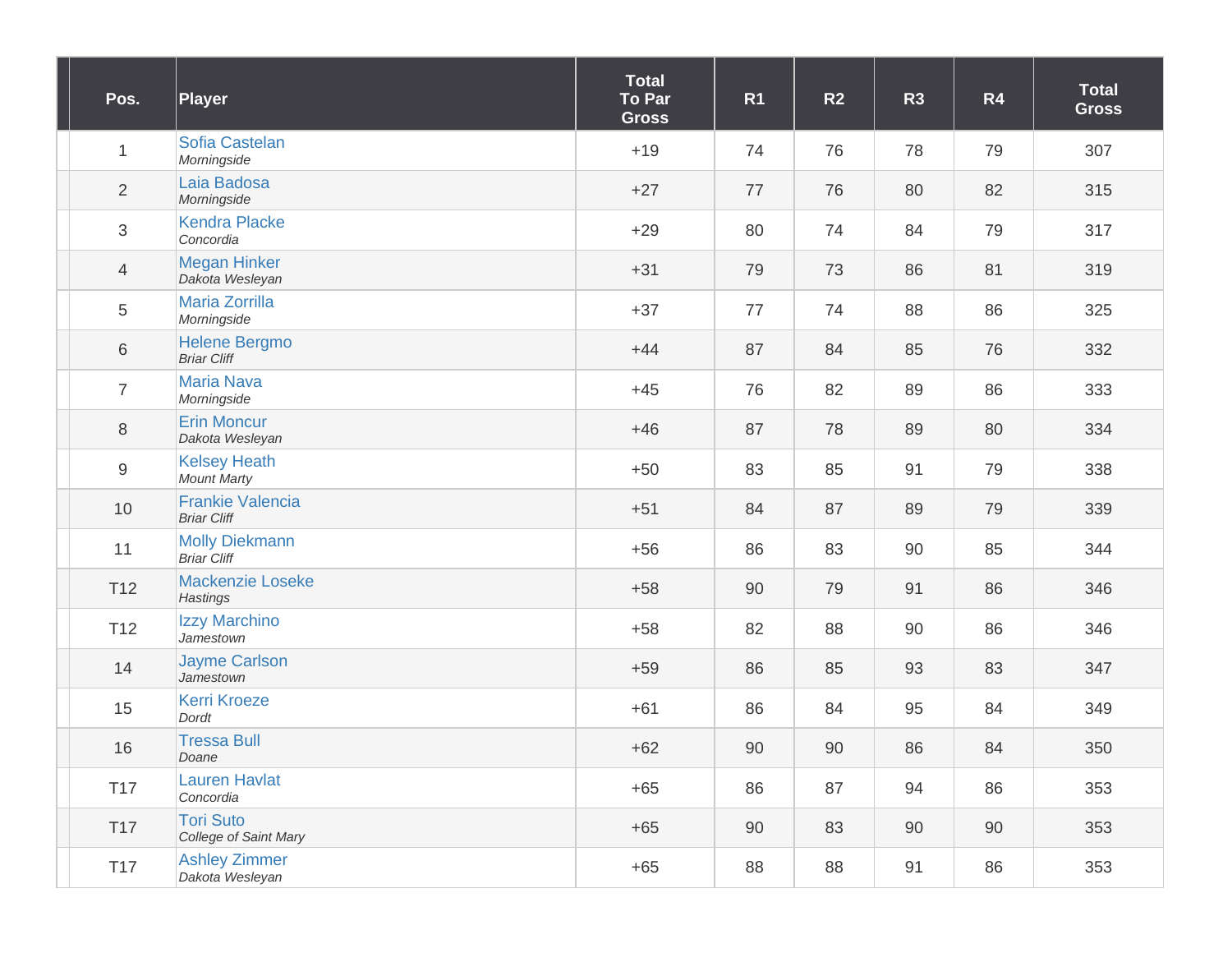| <b>T17</b>      | <b>Tanna Lehfeldt</b><br><b>Mount Marty</b>      | $+65$ | 89 | 82  | 92  | 90 | 353 |
|-----------------|--------------------------------------------------|-------|----|-----|-----|----|-----|
| T <sub>21</sub> | <b>Courtney Heath</b><br><b>Mount Marty</b>      | $+66$ | 86 | 88  | 91  | 89 | 354 |
| T <sub>21</sub> | <b>Rachel Bostwick</b><br>Dordt                  | $+66$ | 83 | 86  | 96  | 89 | 354 |
| 23              | <b>Lauren Carr</b><br>Morningside                | $+68$ | 85 | 85  | 103 | 83 | 356 |
| 24              | <b>Gabby Sinnett</b><br>College of Saint Mary    | $+69$ | 92 | 88  | 86  | 91 | 357 |
| 25              | <b>Emily Hulshof</b><br>Northwestern             | $+70$ | 92 | 86  | 92  | 88 | 358 |
| 26              | <b>Kyra Vogel</b><br>Jamestown                   | $+71$ | 87 | 90  | 92  | 90 | 359 |
| T <sub>27</sub> | <b>Abbie Miller</b><br><b>Briar Cliff</b>        | $+72$ | 82 | 98  | 97  | 83 | 360 |
| T27             | Gianna Van Klaveren<br>Dordt                     | $+72$ | 90 | 84  | 98  | 88 | 360 |
| 29              | <b>Caitlyn Stimpson</b><br><b>Mount Marty</b>    | $+74$ | 93 | 88  | 90  | 91 | 362 |
| 30              | <b>Anna Cafferty</b><br><b>Hastings</b>          | $+75$ | 81 | 91  | 102 | 89 | 363 |
| 31              | <b>Martha Stein</b><br>Northwestern              | $+76$ | 91 | 91  | 94  | 88 | 364 |
| T32             | <b>Emma Sheaffer</b><br>Doane                    | $+77$ | 96 | 95  | 89  | 85 | 365 |
| T32             | <b>Grace Johanson</b><br><b>Briar Cliff</b>      | $+77$ | 90 | 87  | 95  | 93 | 365 |
| T32             | <b>Bailey Weg</b><br>Dordt                       | $+77$ | 89 | 90  | 90  | 96 | 365 |
| 35              | Lexi Piecko<br>College of Saint Mary             | $+82$ | 90 | 91  | 93  | 96 | 370 |
| T36             | Logan Eschliman<br>Concordia                     | $+85$ | 93 | 90  | 100 | 90 | 373 |
| T36             | <b>Mya Nurse</b><br>Concordia                    | $+85$ | 92 | 102 | 91  | 88 | 373 |
| 38              | <b>Faith Justesen</b><br>Jamestown               | $+87$ | 87 | 92  | 100 | 96 | 375 |
| 39              | <b>Torrance Loudner</b><br>College of Saint Mary | $+89$ | 89 | 88  | 103 | 97 | 377 |
| 40              | Erin Baum<br>Midland                             | $+98$ | 96 | 88  | 103 | 99 | 386 |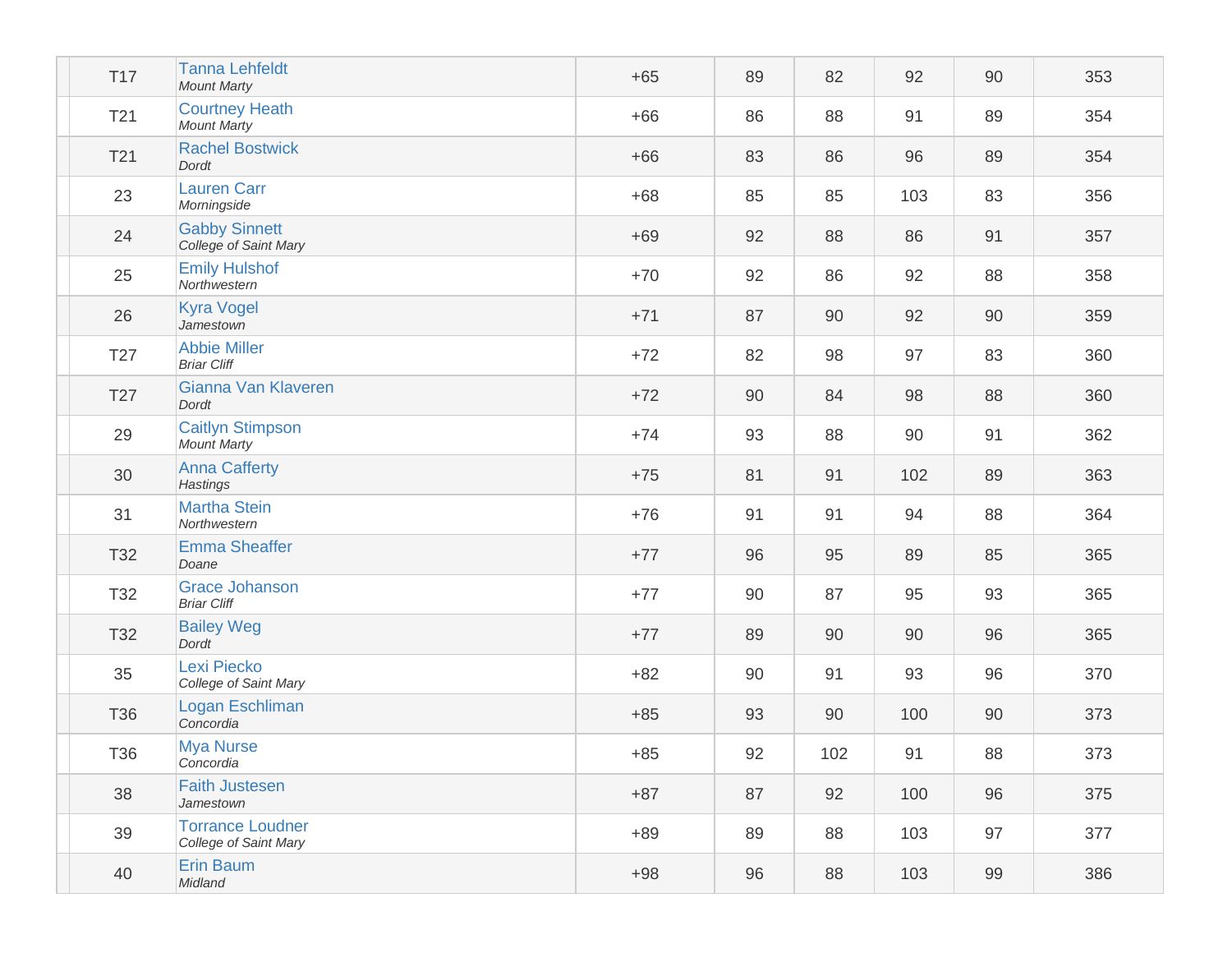| T41        | <b>Shelby Schroeder</b><br><b>Hastings</b>         | $+102$                   | 101 | 96  | 101 | 92        | 390        |
|------------|----------------------------------------------------|--------------------------|-----|-----|-----|-----------|------------|
| T41        | <b>Tatum Jensen</b><br><b>Mount Marty</b>          | $+102$                   | 90  | 101 | 99  | 100       | 390        |
| 43         | <b>Emily Jensen</b><br>Concordia                   | $+107$                   | 97  | 102 | 96  | 100       | 395        |
| T44        | <b>Laci Davenport</b><br>Northwestern              | $+108$                   | 101 | 91  | 102 | 102       | 396        |
| T44        | <b>Isabel Gittings</b><br>Hastings                 | $+108$                   | 101 | 92  | 111 | 92        | 396        |
| 46         | <b>Anna Korte</b><br>Doane                         | $+137$                   | 107 | 102 | 111 | 105       | 425        |
| 47         | <b>Olivia Engel</b><br>Midland                     | $+142$                   | 101 | 106 | 115 | 108       | 430        |
| 48         | <b>Hayden Klaus</b><br>Doane                       | $+145$                   | 111 | 109 | 112 | 101       | 433        |
| 49         | <b>Ivana Lopez</b><br>Doane                        | $+163$                   | 124 | 104 | 113 | 110       | 451        |
| <b>WD</b>  | <b>Taylor Van Ostrand</b><br>Northwestern          | $\overline{\phantom{a}}$ | 96  | 89  | 93  | <b>WD</b> | <b>WD</b>  |
| <b>DNF</b> | <b>Emily Knoche</b><br>Dordt                       |                          | 90  | 82  |     |           | <b>DNF</b> |
| <b>DNF</b> | <b>Ronae Klein</b><br>Dakota Wesleyan              |                          | 89  | 84  |     |           | <b>DNF</b> |
| <b>DNF</b> | <b>Haley Malone</b><br>Jamestown                   |                          | 91  | 85  |     |           | <b>DNF</b> |
| <b>DNF</b> | <b>Kaitlyn Greenhoff</b><br>Dakota Wesleyan        |                          | 91  | 88  |     |           | <b>DNF</b> |
| <b>DNF</b> | <b>Jordan Glanzer</b><br>Dakota Wesleyan           | $\overline{\phantom{a}}$ |     |     | 99  | 83        | <b>DNF</b> |
| <b>DNF</b> | <b>Erin Peabody</b><br>College of Saint Mary       | $\overline{\phantom{a}}$ |     |     | 89  | 96        | <b>DNF</b> |
| <b>DNF</b> | <b>Coley Olson</b><br>Jamestown                    |                          |     |     | 98  | 95        | <b>DNF</b> |
| <b>DNF</b> | <b>Raquel Covarrubias</b><br>College of Saint Mary |                          | 94  | 101 |     |           | <b>DNF</b> |
| <b>DNF</b> | <b>Riley Lanning</b><br>Hastings                   |                          |     |     | 106 | 93        | <b>DNF</b> |
| <b>DNF</b> | <b>Libby Douma</b><br>Dordt                        |                          |     |     | 107 | 94        | <b>DNF</b> |
| <b>DNF</b> | <b>Maddie Schrack</b><br>Northwestern              |                          |     |     | 111 | 94        | <b>DNF</b> |